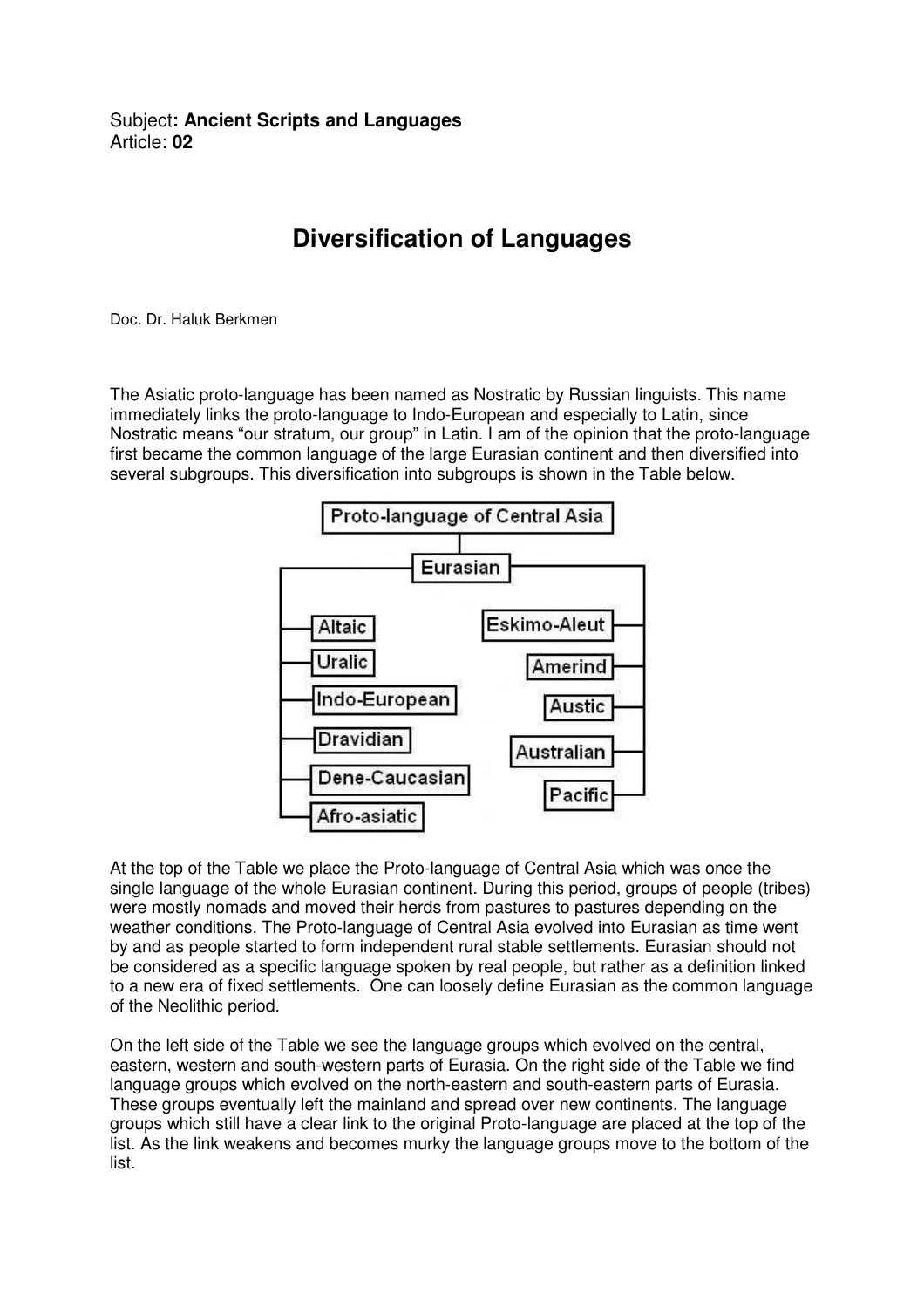The vision supported by this Table is that presently there are two language groups that still have the strongest link to the original Proto-language. These are the Altaic group on the main Asiatic continent and the Eskimo-Aleut group extending from the north-eastern parts of Asia to the northern regions of America, up to the island of Greenland. It will be, therefore, most logical to start considering the Altaic language group in somewhat more detail.



The above Table shows the three main branches of the Altaic languages. In the center we have the extinct languages. These were, most probably, languages that split from Eurasian before the clear distinction of Uralic from Altaic. Therefore, one can still find many linguistic clues connecting these extinct languages to both Altaic as well as to Uralic languages. Research has been done on the linguistic connection of Sumerian to both Turkish as well as to modern Hungarian. The validity of these links can be demonstrated by showing their origin stemming from the forgotten realm of the Proto-language.

## **The Proto-language of Central Asia**

The words of the Proto-language were all monosyllabic. These monosyllabic words were made out of strong velar and dental consonants joined to 8 different vowels. The vowels were grouped into two groups of 4, according to an internal sound harmony. The 4 thick vowels are a (as a in abut), ugh (as a strong velar i or y), o (as o in go) and u (as u in you). The 4 thin vowels are e (as e in bet), i (as in i in hit), ö/eu (as u in burn) and ü (as u in burette).

The vowels in one group were interchangeable and an "a" in a monosyllabic word could very well be replaced by a "u" as time went by. The same replacement could also take place within the vowels of the thin group. But no vowel belonging to one group could replace another vowel from a different group.

Regarding the consonants, the labials (produced with the lips) such as p, b, m, f and v as well as pair of velars (produced with the tongue) such as t with d, k with g, kh with q, I with r and z could also replace each other as a result of normal linguistic transformation. A clear example of such a transformation happened within the generic name "Uighur". This generic tribal name was pronounced in a much stronger version as "Okhuz" in the ancient Protolanguage. As a result of labialization the thick O became "Ui", the thick "k" became "g" and the "z" became "r". A further change happened with the softening of the "gh" into a "g",